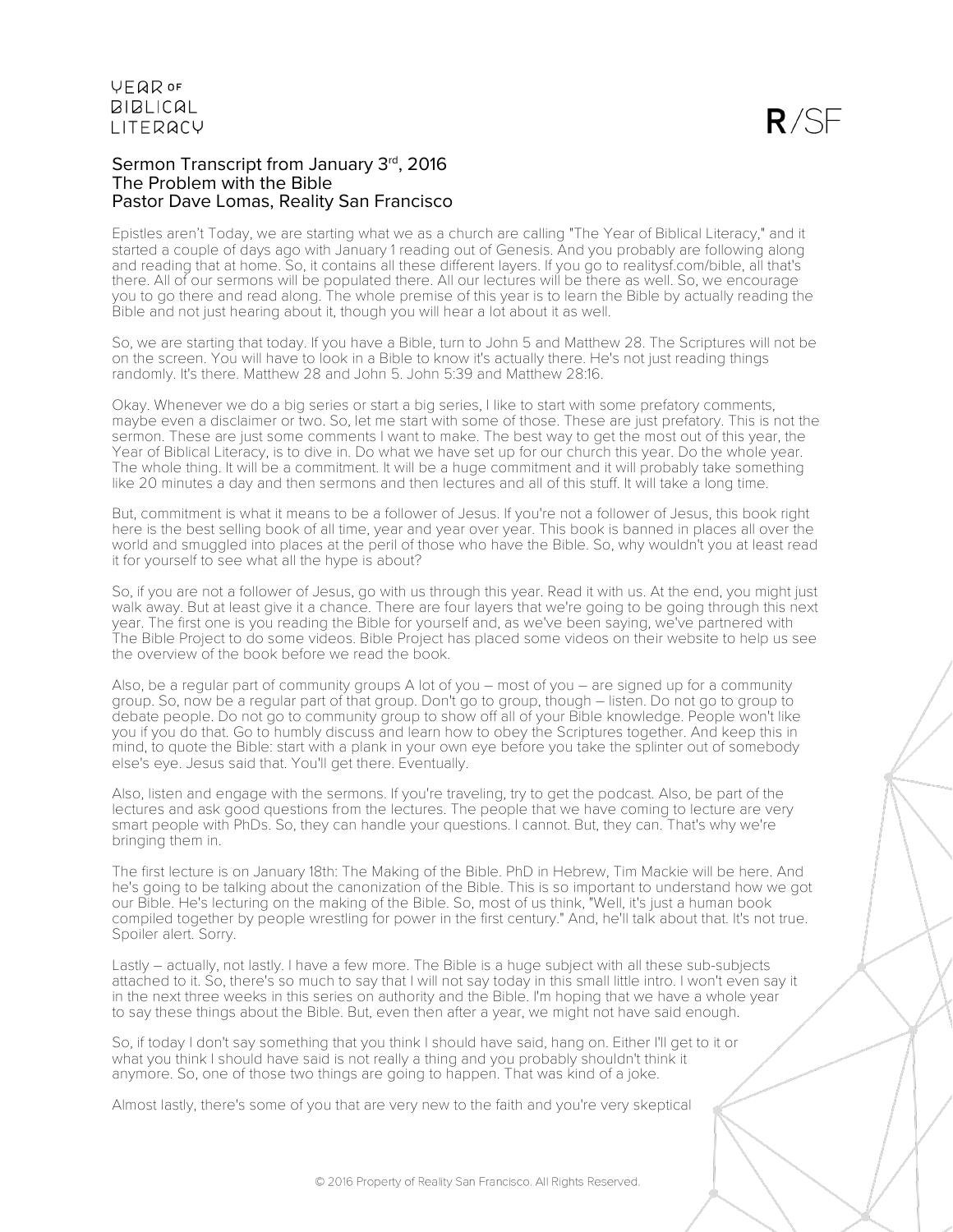

when it comes to the Bible. Just a little skeptical. I mean, you might start to have faith in Jesus and you might be cool with Jesus, but the Bible to you, as a whole, has a lot of problems. I understand that. My hope is that this is a place and that this is a year where we can have questions about the Bible and some trite answer is not necessary. But, we try to discover the answers as we actually read through the Bible together.

One of the best answers to your questions this year – and we've tried to teach the community group leaders to say this as well – is "let's keep reading."

Let's keep reading. You might get to the middle of Judges and say, "This book is horrible." Keep reading. Keep reading. We're going to find that, as we keep reading, the story unfolds.

One of my mentors has said, "Churches need an atmosphere where questions and queries about the truthfulness are encouraged and to take the questions of the Bible seriously, believing that Christianity thrives under honest investigation."

We believe that Christianity thrives under honest investigation.

The last thing I'll say is that I and our other leaders and pastors will be up front and would love to dialogue if you have a question at the end of today. We have all been studying this together and we find it best to dialogue about questions when it comes to the Scripture. If you email me, chances are I will not email you back because I don't like typing, for one, and I'm horrible at it. So, you ask one sentence and I'm supposed to give you a giant book, and it won't happen.

Also, Facebook is the worst place on the planet to debate the Bible. Okay. That's all I have to say. Not Facebook headquarters. Like, online. You know what I'm saying. If you work there you're like, "Wait, what?"

My only disclaimer today, before we get started – I told you it was a lot. I'll ask some questions around the Bible today that I will not answer. So, if this unsettles you, let it unsettle you, and keep reading and keep opening your heart and your mind to Jesus through the Scriptures as we journey together.

So, today, I want to turn to our text, John 5 and Matthew 28, and I want to talk about the problem with the Bible. The problem with the Bible. John 5. Let's start there.

### John 5:39-40. Jesus is speaking: "You study the scriptures diligently because you think that in them you have eternal life. These are the very Scriptures that testify about me, yet you refuse to come to me to have life."

Matthew 28:16-18. Jesus, again, speaking. This is after the resurrection of Jesus: "Then the eleven disciples went to Galilee, to the mountain where Jesus had told them to go. When they saw him, they worshiped him; but some doubted. Then Jesus came to them and said, 'All authority in heaven and on earth has been given to me.'"

#### Let's pray.

God, I stand before this church with the Bible open and feel like I'm really out of my depth. I pray that You would lead us by Your Spirit, that You would show us Jesus. Holy Spirit, show us Jesus. Keep us from being a bunch of know-it-alls this year. Make us humble people that find the life of Jesus inside the Scriptures. And may the words of my mouth and the testimony, Lord, and the meditation of my heart be pleasing to You, God, as I testify of Christ. In Jesus' name, amen.

First, I guess I'll say this. This is the cornerstone of what we've been talking about leading up to today. I believe that we are becoming illiterate when it comes to the Bible. I think we love podcasts and sermons and some devotional thoughts about the bible, which is all fine in context. But, reading the Bible and knowing it's story and how this collection of 66 different writings fits together and how to approach the Bible is becoming a lost art.

Why is Biblical literacy so low? Why is it so low? Why is Biblical literacy, all across even our country, so low today? Well, I think some of it has to do with the fact that we don't read anymore. We don't read that much anymore. We don't read books, anyways. We read threads and blogs and posts. But many of us have a hard time getting lost in a book or getting lost in a story unless J.J. Abrams has some part of it or something like that.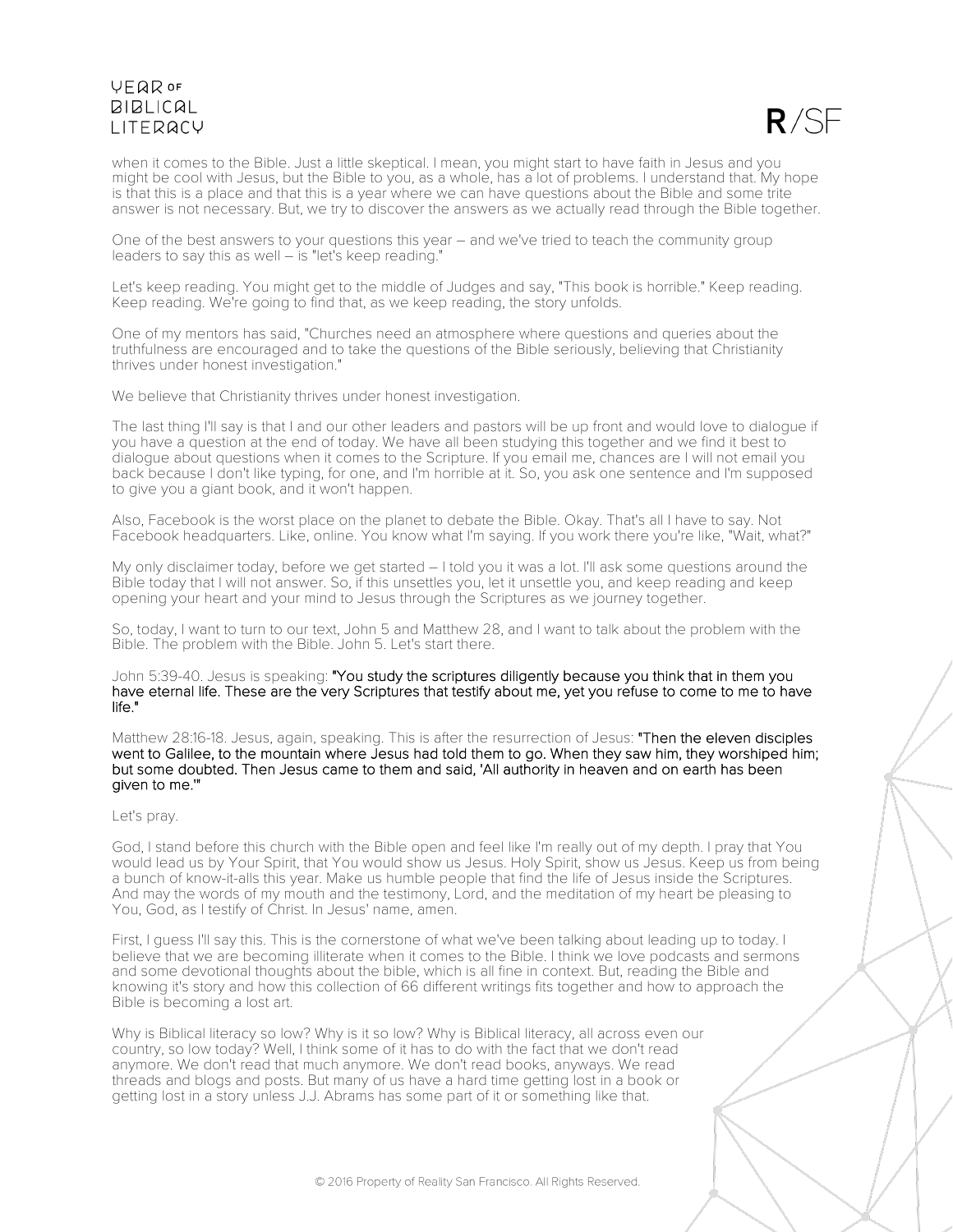

I read an article in our newspaper. Our physical, actual newspaper. But, this article did appear on medium.com first. But, it was in the newspaper when I read it. And this guy was reflecting on why we don't read anymore. It was an essay as he was reflecting on why he only read four books this last year. He says he only read four books this last year because he's finding it harder and harder to concentrate on words, because they turn into sentences and then paragraphs and then chapters.

#### He says this:

"Most nights last year, I got to bed with a book and started reading. One word after the next, a sentence, two sentences, maybe three, and then I needed a little something else. Something to tide me over. Something to scratch that little itch at the back of my mind. Just a quick look at email on my iPhone, to write and erase a response to a funny tweet from William Gibson and to find and follow a link to a really good article in The New Yorker. Then email again just to be sure. Then I'd read another sentence. That's four sentences. It takes a long time to read a book at four sentences per day, and it's exhausting. I was usually asleep halfway through sentence number five. A lot of us know how this feels being distracted all the time and addicted to distraction."

This is kind of where the essay ends up. He says, "I'm addicted to digital distraction and I want to change." There's a reason why it was put at the end of last year or just a couple of days ago because he says, "My New Year's resolution is I want to start reading books again."

And why books? He says this, the quote's on the screen:

"Books, in a way that is different than visual art, music, the radio or even love, force us to walk through another's thoughts, one word at a time over hours and days. We share our minds for that time with the writers. There is slowness, a forced reflection required by the medium that is unique. Books recreate someone else's thoughts inside our own minds, and maybe it is this one-to-one mapping of someone else's words on their own, without external stimuli, that give books their power. Books force us to let someone else's thoughts inhabit our minds completely."

If this is true, I can't think of a better book or a collection of books for a follower of Jesus to read than the Bible. To allow the thoughts of God, mediated by the authors He moved to write, to inhabit our minds completely. To let this do its work daily on us, word by word, until the Scriptures shape our imaginations as followers of God. To allow the Bible to inhabit our minds completely.

Now, that all sounds probably really good, but there are a lot of hurdles to overcome. See, Biblical literacy is also low in large part due to our own consumerism. As consumers, we believe the shortest route to improvement is through new products. We go, "I will improve by buying something." So, we buy Bibles, we just don't read Bibles. We all, maybe, have bought a Bible. We sold all those Bibles that we had. Every single week people would walk up and people would walk away with stacks of them. Why do you need five Bibles? I have no idea. But, people walked away with stacks of them and they were sold out every single week. We buy them, but will we read them?

Like I said earlier, the Bible is the best selling book year over year. Something like 25 million Bibles are sold every year. But, the Bible remains the best selling book that's never read. I would guess that many of you in here, especially if you're under the age of 30, have not read the Bible cover to cover. I say under 30 because there was way more of an emphasis on Bible reading in older generations. And, even older generations loved the Bible. Many of your parents probably have a Bible they've had for 40 years and they've read through it like 38 times and have color-coded highlights and tabs everywhere.

But, for most of us, that's not true. And I understand why. We have a lot of questions, especially modern questions, that surround the Bible. Questions that can even cause us to take issue with the Bible. I mean, this book is pretty bloody. There are some people who can read the book of Joshua, if you've ever read that book, and you can read the book of Joshua and go, "God, look what happens when you trust in God. God scatters your enemies and God brings you the victory."

And you've probably read Joshua, and maybe you've read Joshua and thought that. You're like, "Look at how God comes through to Joshua and how He destroys their enemies and brings them victory and brings them into the land of promise."

But, some of us will read the book of Joshua and think, "How is this not God- commanded genocide and ethnic cleansing? How is it that God commands the death of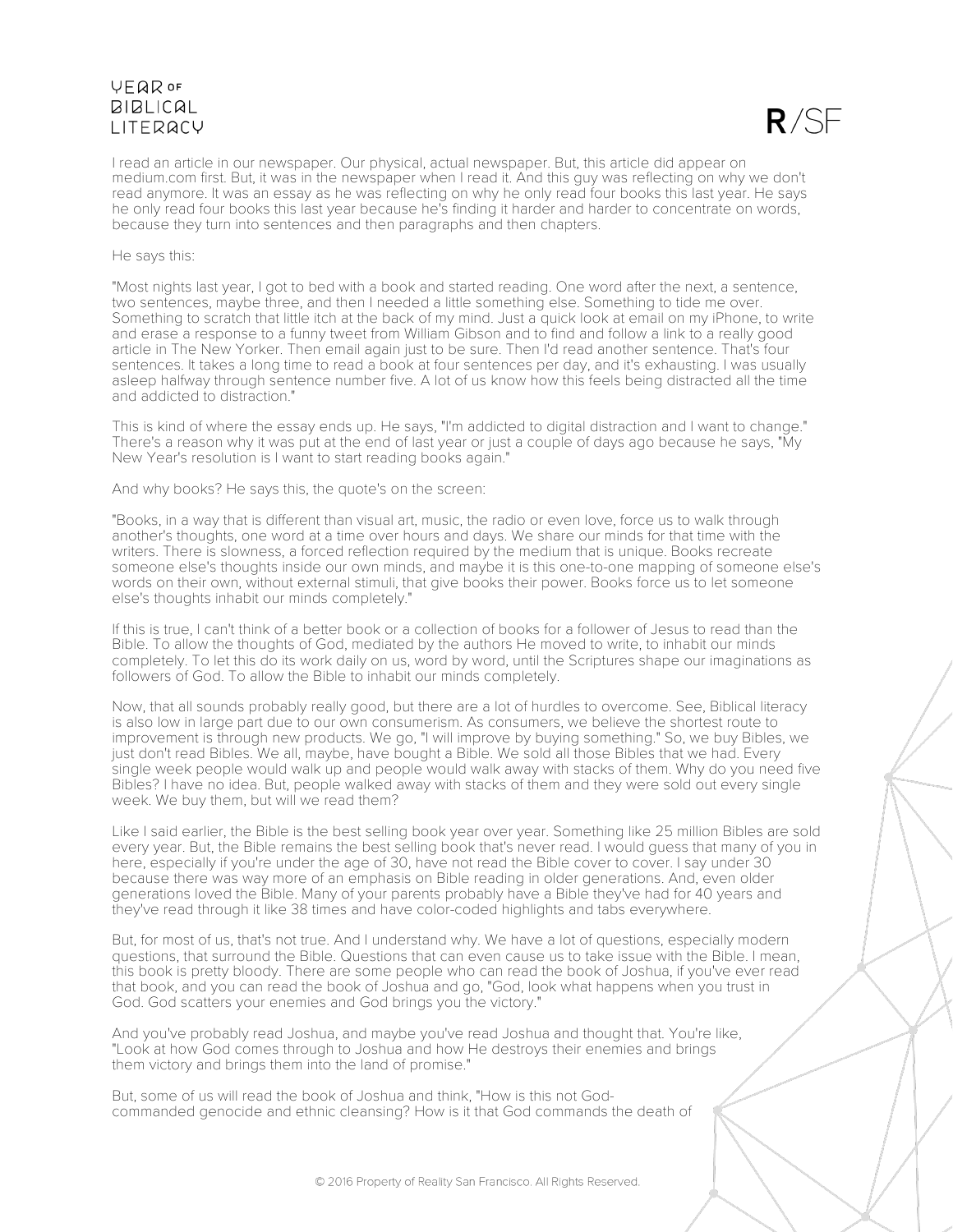

women and children? How is that in the sacred Bible? Not to mention the rape and the murder and the incest and the deceit that's found in the people of God in the Bible, and especially in the Old Testament"

There's this one story – you're going to come upon it soon in Genesis. I won't tell you what chapter. I just want it to hit you like it's supposed to. There's this one story about a woman who dresses up like a prostitute to sleep with her father-in-law because the father-in-law promised her a husband because her husband had died. But, he hasn't provided a husband yet and she really wants to have kids. So, she dresses up like a prostitute and him, thinking that she was a prostitute, sleeps with her. And then she becomes pregnant. And then he hears, "Hey, you know your daughter-in-law is pregnant?"

He's like, "What? That's sin. Kill her by burning her."

And then she reveals, "Oh, guess what? Guess whose baby I'm pregnant with? Yours."

And then he goes, "Ah. You got me."

Not joking. He's like, "You're more righteous than I am. Don't kill her. I'm not going to sleep with her anymore."

In the next chapter – and his name is Judah – you're probably like, "Wait, I think I know that name. Jesus is from the lion of the tribe of Judah."

Yes. Same guy. That guy. I honestly, every single time I read this story, I'm thinking, "People shouldn't read the Old Testament. This thing is crazy."

And then there's this whole thing around what does the Bible even mean? We just finished our "Advent" series and, during our series, we had Ruthie Kim and Julie Barrios teach. Both from our church. Both involved in important leadership and pastoral care in our church and they did just an incredible job teaching. Soon after they taught, we received a couple of comments and emails. And they were all very well intentioned. Very very honest and kind questions that basically said, "Why did you have a woman teach? It says in 1 Timothy that a woman should not be allowed to teach."

### It actually does say that. 1 Timothy 2:12, Paul says, "I do not permit a woman to teach or to assume authority over a man; she must be quiet."

That's very hard to read, I admit. It's very hard to read in public. It's a hard text. But the question is: what do you take that to mean? Does that mean do not teach on a Sunday during a sermon? And that's typically what we take that to mean. But it doesn't say that. It says "to teach" and there's no qualifier. It says just "to teach." So, the question is this: have you ever learned anything or have been taught anything by a woman? And it doesn't say that women are only allowed to teach other women. It says, "Women can't teach." Period.

But, no one takes it to mean that. So, what do you take it to mean and who is it up to to decide what that means?

Or take another example: Paul commands multiple times in his letters to greet one another with a holy kiss. And we all say, "Well, that's not what it means. We don't kiss each other. It means greet each other with a holy side-hug is what it means. That's what we're supposed to do."

I'm like, "Well, why do you interpret it that way?"

You would say, "Well, it's culturally conditioned. The kiss doesn't mean the same thing anymore. At least not here."

Okay, what about murder? Well, you shall not murder. That's self evident. Yes. Of course. But, most Christians would say, "You shall not murder unless it's killing in self-defense or defending something you love. Therefore, it's no longer murder, it's just killing."

But then I would say something like, "Well, Jesus said to turn the other cheek."

And then you would probably say something like, "Well, Jesus said to buy a sword."

And then I would say, "Well, Jesus also said later on to put away the sword because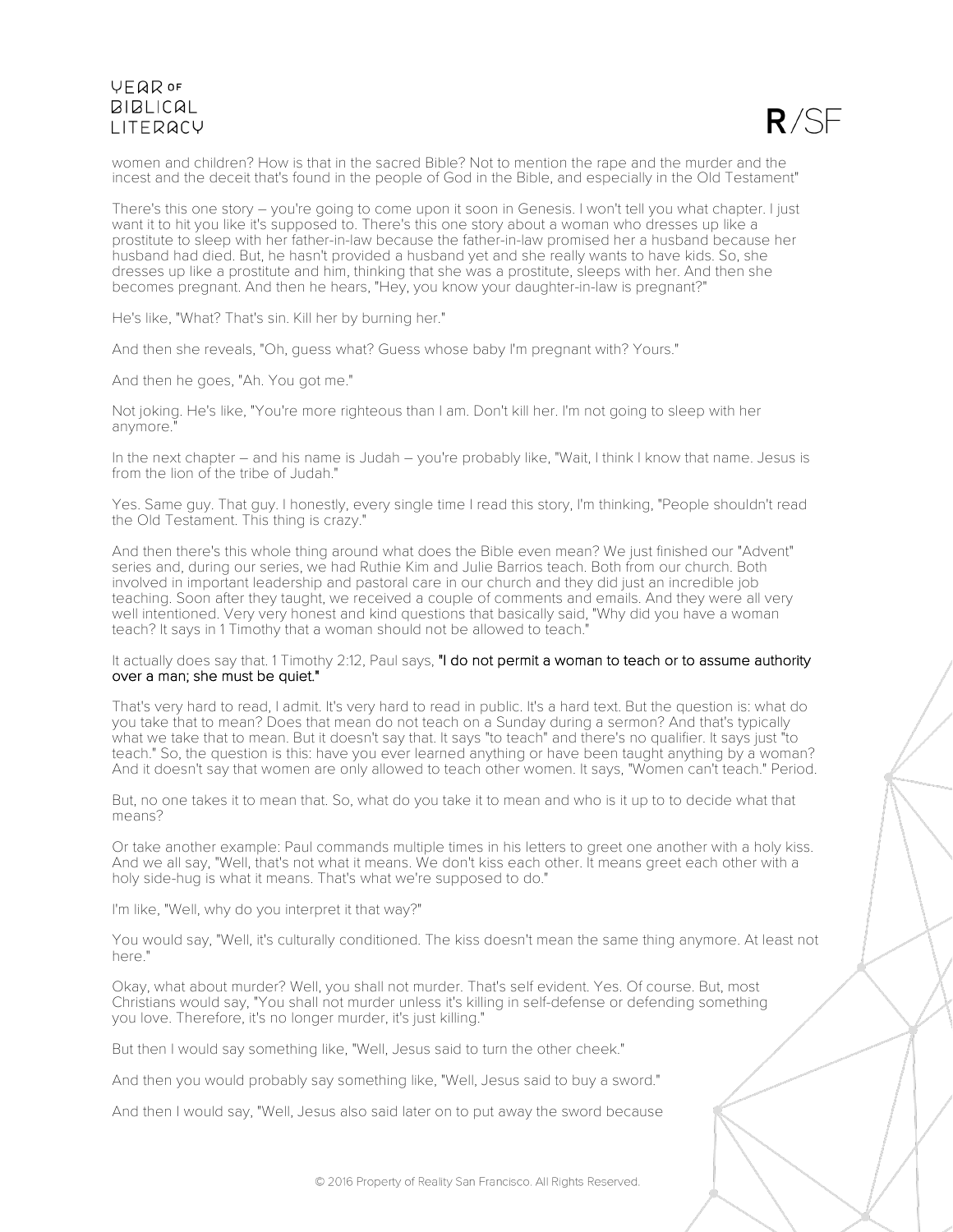

that's not how the Kingdom of God is to come into the world."

But then you would say, "Oh. But doesn't Jesus, at the end of the Bible, isn't He sitting on a white horse and wearing a robe dipped in blood and carrying a sword?"

And then I would say, "Well, the blood is His own blood and the sword is not in His hand, it's in His mouth and it's all symbolic."

And then you would say, "Why are you allowed to say it's symbolic and how do you know when the Bible's being symbolic and how do you know when the passage is culturally conditioned and how do you know when to obey something in the Bible?"

And then I would say, "This is the problem with the Bible."

And this is the problem with the Bible. The Bible is hard. I want to say this because I don't think people say this enough. The Bible is a hard book to understand a lot of the time. And we should just admit that. This is a very hard book to understand. It doesn't take a PhD, but it does take skill and intelligence to interpret the Bible wisely. The Bible has been used for the greatest good and some of the greatest evil our world has ever seen.

Mark Twain once said that in the Bible you could find both the poison and the cure. The Bible, historically, is poison that has started wars, allowed for sexism, slavery, genocide of the Native American people, for example. It's a poison that drove a lot of that. But, it's also the cure. It's a cure for wars. People giving their lives in non-violence to war-torn countries. The empowering of women and minorities. It's been the motivation to end slavery.

So, why do we keep reading the Bible and why not just move on from it? Why not just keep Jesus, choose some encouraging words for the pastor to speak on every Sunday morning, sing some good songs and be done with this big, old, intimidating book? And who wraps books in leather nowadays anyways? It's intimidating. It's wrapped in leather. The pages are thin. It's just a weird book. Why do we read it? And why are we going, as a whole church, and reading the whole book this year? Why?

Here's why: the reason why we do not move on from the Bible and we keep reading the Bible is because we are followers of Jesus. Jesus was obsessed with the Bible. Jesus more than likely had the Bible, the Old Testament – what we would call the Old Testament – memorized. He would quote from it, He would teach from it, He would argue about how best to interpret it and therefore to live into the Scriptures. He would pray the Bible. His whole way of living and seeing the world was shaped by the Bible. And, as it says on the screen, because we are followers of Jesus, it is our aim and goal to have the same kind of relationship with the Bible that Jesus had.

Jesus loved the Scriptures. Turn to Matthew 4 with me. Matthew 4. I want to show you how Jesus relates to the Bible and how He sees His whole life through the Scriptures. Matthew 4. This is a very popular account of Jesus' temptation. Wilderness temptation. And, after the inauguration of Jesus' ministry, He was baptized, He began His ministry around the age of 30. It says that the Spirit of God led Him to the Wilderness where He fasted and He prayed. And this is where He meets the tempter. This is where He meets Satan or the devil.

The great thing about this story is that we have met the tempter before in the Bible. This is the wonderful thing about the Bible: it is seriously a story that's knit together from start to finish. Though it gets crazy in the middle and it gets crazy even at the end, it is a single story.

We meet the tempter in Genesis 3 and he was depicted as a snake and he was tempting Adam and Eve. And, in that origin story in Genesis 3, the first thing the snake did was to question the authority of God's work. So, the snake goes to Adam and Eve and says, "Did God really say? Did God really say that?"

It's interesting because, to fight temptation now when Jesus meets the serpent again or when the serpent is introduced again, tempting like he was in Genesis 3, the way that Jesus fights temptation is He only quotes God's Word. He only says, "It is written." And this is almost like a slap in the face in Genesis 3 where the snake first says, "Did God really say?" And then Jesus just says, "It is written. It is written. It is written."

But, in Genesis 3, this is how the fall of humanity started. With those fateful words. "Did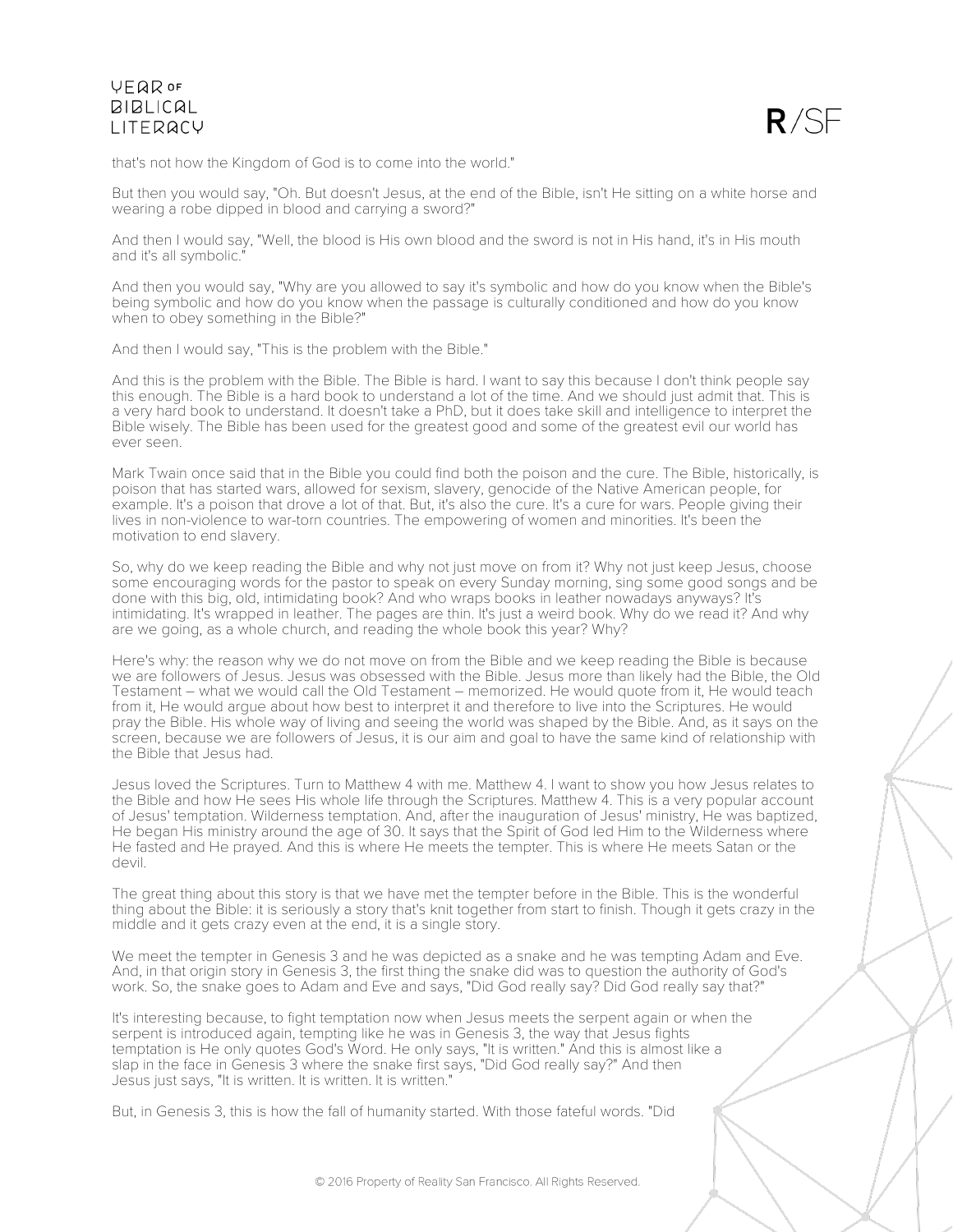

God really say?"

So, Jesus meets this same tempter, the devil, knowing that Jesus was hungry, He was fasting. It says that He was hungry. Then Satan comes to Him and says this:

### "'If you are the Son of God, tell these stones to become bread.' Jesus answered, 'It is written.'"

So, Jesus then uses the Scriptures. Jesus was saturated, His mind was saturated with the Bible. He says this. He quotes Deuteronomy:

### "Man shall not live on bread alone, but on every word that comes from the mouth of God."

Jesus quotes the Scriptures to the tempter. So, now what happens is, you know, two can play at that game. So, Satan tries the same thing.

### "Then the devil took him to the holy city and had him stand on the highest point of the temple. 'If you are the Son of God,' he said, 'throw yourself down. For it is written."

Same thing. Jesus is like, "It's written. I'm not going to do that."

He's like, "Oh, you want to play that game? Okay. It is written:

### "He will command his angels concerning you, and they will lift you up in their hands, so that you will not strike your foot against a stone."

Satan is quoting Psalm 91. Now, Jesus knows the Scriptures and He knows Psalm 91 – and this is interesting – and He knows it doesn't mean that. This is key because, what Jesus is doing here is like, "Yes. You can quote the Scriptures to me, but that doesn't mean it means that. It doesn't mean that."

This has huge implications on who Jesus is as an interpreter of Scripture, as a teacher, a Rabbi, of the Scriptures and how we often quote Scriptures, sometimes to our own peril.

So Jesus says back to him, "It is also written." So, He quotes another Scripture back to him. He doesn't say, "No, that's not what the Scripture means."

He's like, "It is also written: 'Do not put the Lord your God to the test.'"

So, what Jesus does here is he uses a passage from Deuteronomy 6 as if to say, "There is a tone that Deuteronomy hits in Scripture that allows you to see Psalm 91 in a certain way and you're not taking Psalm 91 at what it's supposed to mean, because you have this Scripture right here that says you can't put the Lord your God to the test."

This is very interesting. Lastly, the devil tries to get Jesus to worship him, which is almost comical. The last one he's like, "Okay. Will you just worship me? Just get to the point."

### "Again, the devil took him to a very high mountain and showed him all the kingdoms of the world and their splendor. 'All of this I will give you,' he said, 'if you... bow down and worship me?'"

I just think that's funny. It's like he just jumps to the end and is like, "I just want you to worship me. Will you just worship me?"

### "And Jesus says, 'Away from me, Satan! For it is written:'" – there it is again – "'Worship the Lord your God, and serve him only.'"

So, three times Jesus is tempted, three times He uses the authority of Scripture to fight. Now, keep in mind that Jesus had the resources of Heaven available to Him. So, when He's up against the tempter, when He's up against the Satan, the snake, the serpent, the devil, when He's up against them He had the resources of Heaven to fight with Him. Later on, in the book of Matthew in chapter 26, when He's just about to go to the cross and He's arrested, Peter pulls out a sword and Jesus tells him to put away the sword.

Jesus says to him, "Don't you know that I can call on the Father and He will send a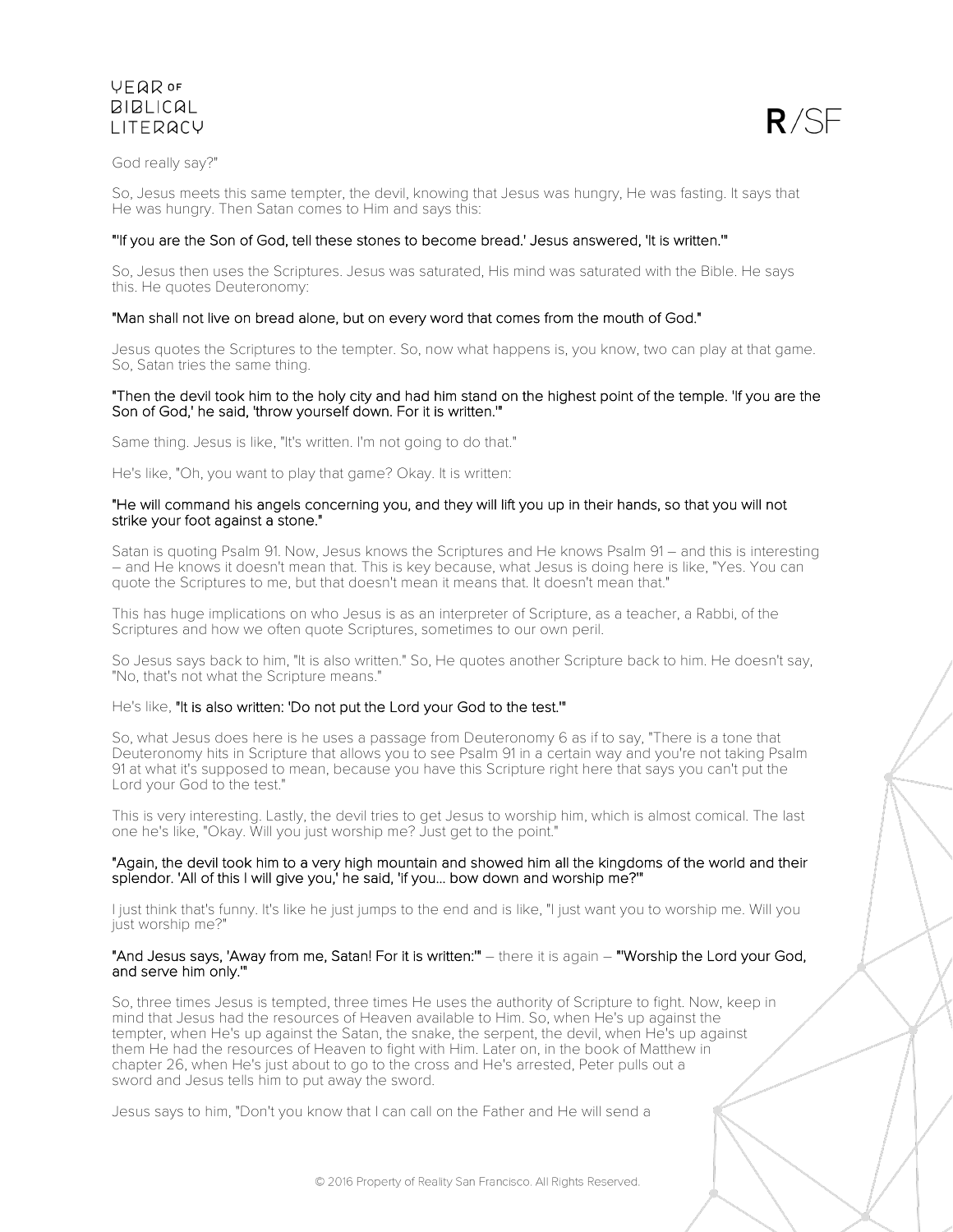

legion of angels to help me right now? But, if I did that, how would I fulfill the Scriptures?"

See how He ties it all back to that? Jesus lives the Scriptures out. He's saturated with them. The reason why He doesn't want Peter to pull his sword out is because of the Scriptures and how will they be fulfilled? So, Jesus does, when He's up against Satan, He does have the resources of Heaven available to Him, but He doesn't use that. He uses the Scriptures. Three times He was tempted; three times He said, "It is written. It is written. It is written."

Now, I also believe that each time Jesus uses the Scriptures to fight against temptation, He also reveals a different aspect of His commitment to the Bible. I think what's also going on in the temptation narrative is Jesus is also showing His commitment to the Scriptures. Now first, the first temptation shows that God's Word is sufficient. But, answering temptation the way that Jesus is, what He's showing is that God's Word is sufficient. The devil literally tempted Him with bread for His starving flesh. Yes, Satan actually uses carbs to tempt Jesus. Like, he still uses carbs. I think that's one of his oldest tricks in the book.

While we're on that note, I hate it when restaurants make you ask for free bread. Like, bring me the free –<br>No. I want it. "We're not going to give it to you unless you say it. Say you want the carbs."

I'm like, "Fine. I'll say it."

So, Jesus is tempted by bread. He's hungry. He's starving. Literally, He's been fasting 40 days and 40 nights. But, Jesus answers this and this is what it shows: that God's Word is enough. That God's Word is enough. That the bread that was offered from the devil wouldn't fully satisfy Him. It wouldn't satisfy Him. Jesus is saying to the tempter, "God's Word's enough for me. God's Word satisfies me."

Jesus is saying that you can eat this book and it will satisfy your longings. It will even satisfy your flesh. There's a place in Mark's Gospel where a group of people call the Sadducees come up to Jesus with a hypothetical question around marriage and the resurrection. And it's a complicated kind of question. They're asking, you know, if someone has married and the widow dies and they marry a brother – that was the custom in that day – and he dies and she marries a brother and then he dies, in the resurrection, whose husband will she have? Because she's married like five of them.

And Jesus answers like this: He says, "Are you not in error because you do not know the Scripture nor the power of God?"

When they're debating marriage, resurrection, life, the meaning of life, these huge questions, Jesus is like, "You know why you're in error? Because you don't know the Scriptures. You haven't gone to the Scripture as sufficient for you. You haven't gone to the Scriptures as enough for you and you don't know the power of God."

When Jesus says you don't know the Bible or the power of God, you're sad. That's just a bummer. And I wonder how many times in our lives when we've been in error our hearts are less than full, our souls are lean. It's because, like the Sadducees, we do not know the Scriptures. We do not know the power of God.

It might be because you even haven't read the Bible or maybe because you're driven by your experience or even our intelligence. We, like the Sadducees, pick and choose which parts of the Bible we want to live under. There's so many ways that we see life distorted and eternity distorted and meaning distorted and sexuality distorted and relationships distorted because we don't know the Scriptures and we haven't experienced the power of God.

The Bible is enough. And Jesus would say the Scriptures are enough. I can live off of God's Word.

The second temptation shows that God's Word is coherent. There will be times when what you read in the Bible seems to contradict another part of the Bible. And so Satan quotes Psalm 91 and Jesus is like, "That's not what that means."

But Jesus doesn't say that Psalm 91 can't be trusted. He doesn't say, "Oh, no no no. Psalm 91 can't be trusted, because God won't really protect me." That's not what He's saying because Psalm 91 is talking about God protecting us. Jesus is saying we need to hold these two scriptures together and, as we hold these two scriptures together, yes, God protects us, but I'm not supposed to jump off a cliff to tempt Him. Hold them in tension and the scriptures can be held together because they are coherent; they are trustworthy.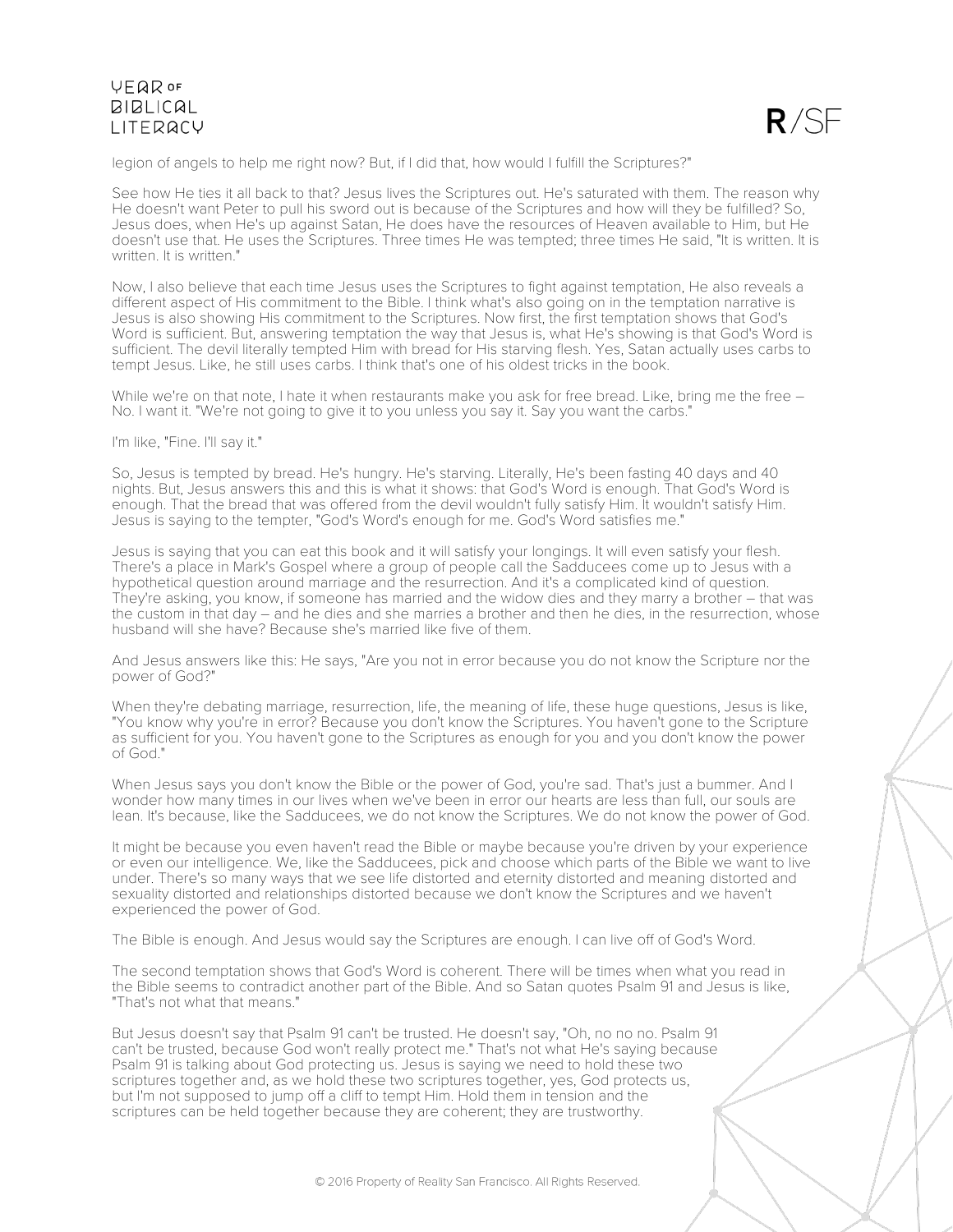

In the very next chapter in Matthew 5, Jesus says that He has come to fulfill the Scriptures. He said, "I didn't come to abolish the law and the prophets," – which is a way of saying the Old Testament – "I have not come to remove one iota of the Bible. Not one iota will disappear until everything is accomplished."

Jesus has a very high view of the Bible.

The third temptation: Jesus shows that God's Word is authoritative. Jesus, when Satan says, "Will you worship me," says, "I'm not going to worship you. I'm going to worship God and serve Him only."

Jesus the God-man places Himself under the authority of Scripture. He says the Scriptures say, "Don't worship anything but God and serve only God." And that's exactly what Jesus intends to do. Now, we have to unpack this idea of authority here. Now, this is the issue when it comes to Bible interpretation. Authority. I'll touch on it here a bit, but it will be the ongoing conversation for the rest of our year.

Where does the Bible get its authority? How can this book tell me what to do? Here's the answer, and it's the simplest way I can put it and you should write this down somewhere: the Bible gets its authority from God. The Bible gets its authority from God.

Matthew 28:18. We read this earlier. "All authority in heaven and earth has been given to me."

It doesn't say, "All authority in heaven and earth has been given to the Bible." It says, "All authority in heaven and earth has been given to me."

It's a pet peeve of mine when I go to a church's website and the church's statement of faith, the number one thing they believe in is "the Bible." Like, "Number one: we believe in the Bible."

I'm like, "No, you believe in God first and foremost."

The Bible gets its authority from God, not the other way around. And we, as followers of Jesus, trust in the Bible because we trust in Jesus, not the other way around. We trust in Jesus; therefore, we trust the Bible. Not the other way around. That's very very important.

One of the books that we're going to recommend – and we don't have it in this week, hopefully next week – is a book by Andrew Wilson, a British pastor. He wrote a small, short short little book called "Unbreakable." Not the "Unbreakable Kimmy Schmidt." This is a different one. Unbreakable. And it's great.

In it, he says this:

"Our trust in the Bible stems from our trust in Jesus Christ. I don't trust in Jesus because I trust the Bible. I trust the Bible because I trust in Jesus. I love Him, I've decided to follow Him. So, if He talks and acts as if the Bible is trustworthy, authoritative, good, helpful and powerful, I will too. Even if some of my questions remain unanswered or my answers remain unpopular."

That is so good. We trust the Scriptures because we trust in Jesus. So, how should we think about the Bible? We should think that the authority of Jesus is exercised through the Bible somehow. That the authority of Jesus – all authority in heaven and earth has been given to Christ our Lord and our Savior and our Teacher, and what He's done is He's exercised and mediated His authority in the church somehow through the Bible. And we shouldn't have a problem with that.

Authority is mediated through writing all the time in our society. It has been for centuries. When you get an email from your boss, you have a choice: to obey or not to obey it. Why? Because their authority is being mediated through their writing to you. Now, the hard part – and I admit this is the hard part, like I said earlier – is that most of the Bible is not as straightforward as some of the emails we get. Most of the Bible is narrative. Most of the Bible is story. We'll talk about this next week.

And so, the question is this. Two questions. The first one is this: how can a story be authoritative? How can I tell you a story and go, "That is an authoritative thing. Do it."

You're like, "What do I do? What do you mean? How do I 'do' the story?"

I read Judah and Tamar. What is that? How is that story authoritative?